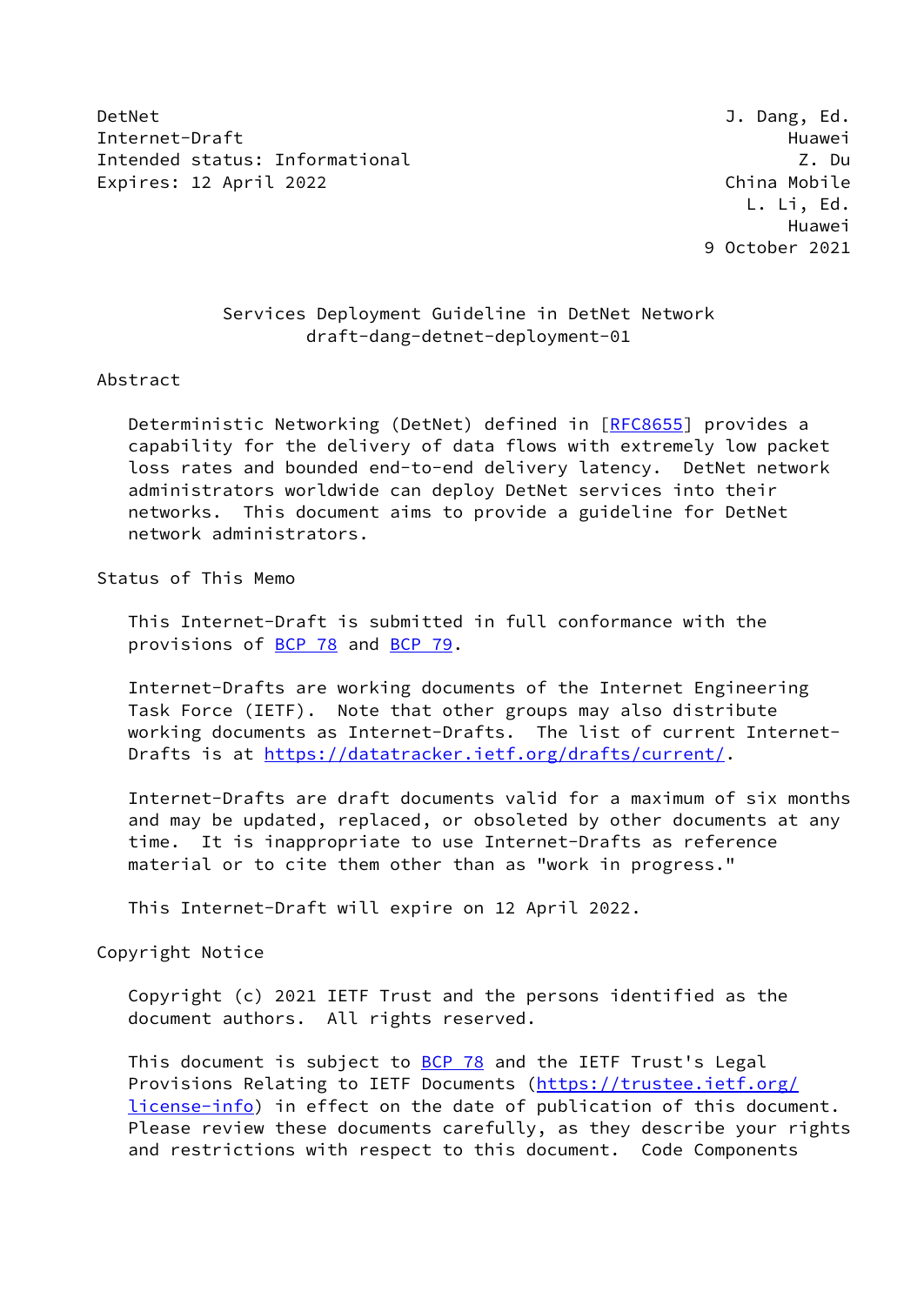<span id="page-1-1"></span>Internet-Draft Services Deployment Guideline in DetNet October 2021

 extracted from this document must include Simplified BSD License text as described in Section 4.e of the [Trust Legal Provisions](https://trustee.ietf.org/license-info) and are provided without warranty as described in the Simplified BSD License.

### Table of Contents

|                                                                                              | $\overline{2}$  |
|----------------------------------------------------------------------------------------------|-----------------|
| 2.                                                                                           | $\overline{3}$  |
| Terminology & Abbreviations<br>3.                                                            | $\overline{3}$  |
| Preparation and Planning of DetNet networks<br>4.                                            | $\overline{3}$  |
| Collecting and Planning information of DetNet system<br>4.1.                                 | $\overline{4}$  |
| Collecting and Planning parameters of DetNet service and<br>4.2.                             |                 |
| DetNet flow $\cdots$ $\cdots$ $\cdots$ $\cdots$ $\cdots$ $\cdots$ $\cdots$ $\cdots$ $\cdots$ | $\overline{4}$  |
| 4.2.1. Explicit Path and Service Protection                                                  | $\overline{5}$  |
| $4.2.2.$ Encapsulation Type of Networking Technology $\cdots$ .                              | $\overline{5}$  |
| $4.2.3$ . Type of Queuing Mechanism                                                          | 6               |
| 4.3. DetNet Resource Evaluation                                                              | 6               |
| 4.3.1. DetNet Bandwidth Evaluation and Reservation                                           | $\overline{1}$  |
| 4.3.2. DetNet Latency Evaluation                                                             | $\underline{8}$ |
| 4.3.3. DetNet Jitter Evaluation                                                              | $\underline{8}$ |
| Controller Processing and Operation<br>$\overline{5}$ .                                      | $\frac{8}{2}$   |
| Performed Functions on DetNet Network Node<br>6.                                             |                 |
| $\overline{1}$ .                                                                             | 10              |
| 8.                                                                                           | <u> 10</u>      |
| Authors' Addresses                                                                           | 12              |

## <span id="page-1-0"></span>[1](#page-1-0). Introduction

Deterministic Networking (DetNet) defined in [\[RFC8655](https://datatracker.ietf.org/doc/pdf/rfc8655)] provides a capability for the delivery of data flows with extremely low packet loss rates and bounded end-to-end delivery latency. The diverse industries in [[RFC8578](https://datatracker.ietf.org/doc/pdf/rfc8578)] have in common a need for "deterministic flows". How to introduce deterministic flows to the DetNet network is required.

 While the DetNet technologies are becoming mature, it's the right time for DetNet deployment to do the live network experiments and even large-scale commercial deployments. The DetNet network is actively managed by a network operations entity (the "administrator", whether a single person or a department of administrators). A network administrator is responsible for the deployment of DetNet services, who can must master the skills of how to introduce deterministic flows into DetNet networks and the related maintenance.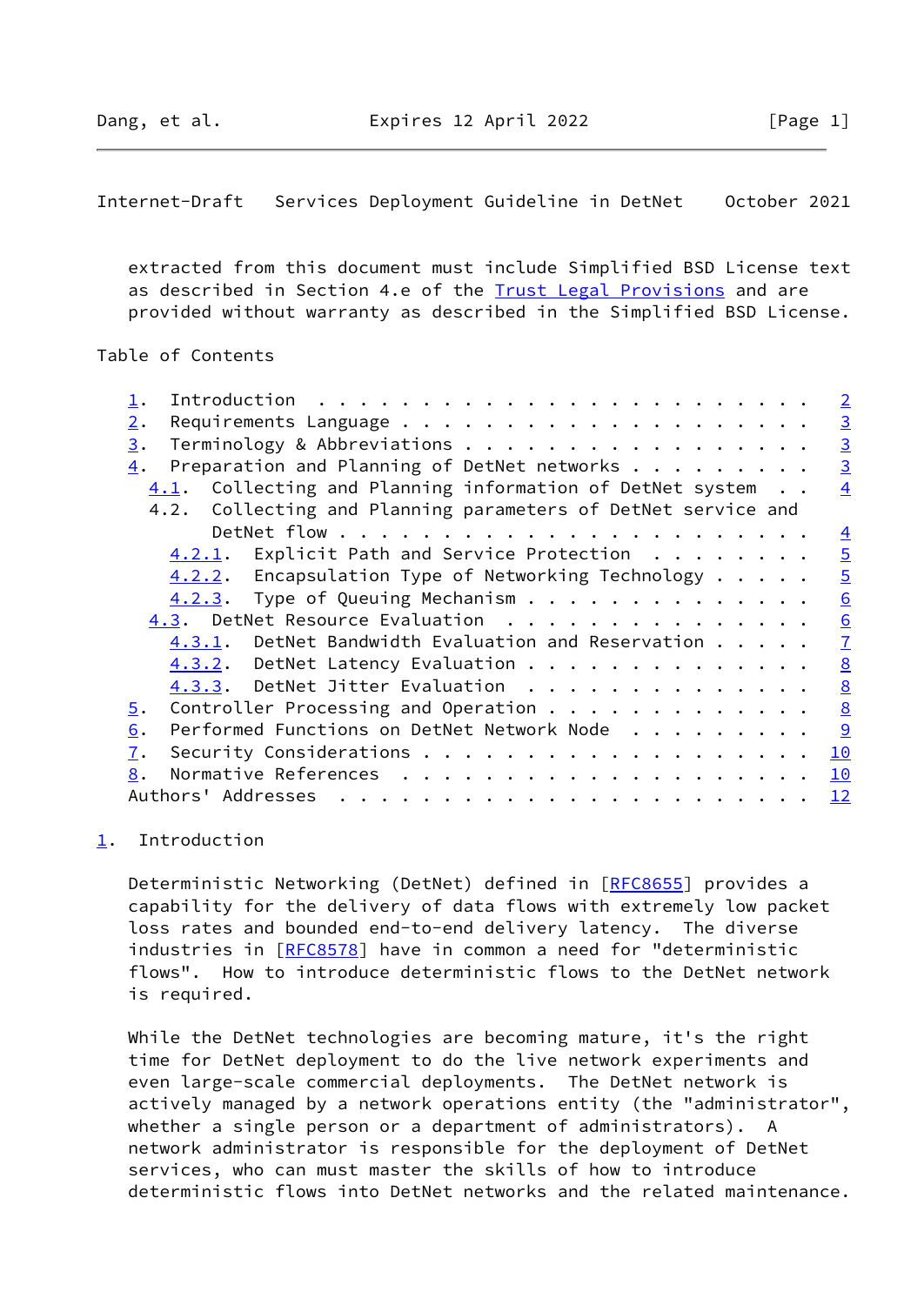This document is intended as guidance for DetNet network administrators. And the DetNet network belongs to the L3 layer network.

Dang, et al. **Expires 12 April 2022** [Page 2]

<span id="page-2-1"></span>Internet-Draft Services Deployment Guideline in DetNet October 2021

 The processes of consists of deployment preparation, planning and configuration. Session 4 illustrates what information needs to be collected and how to use them and how to input the collected parameters into the network planning system. In session 5, the controller executes the operation instructions to generate configurations and even calculates specific explicit paths. Session 6 and the network element node performs configuration and path information received from the controller.

<span id="page-2-0"></span>[2](#page-2-0). Requirements Language

 The key words "MUST", "MUST NOT", "REQUIRED", "SHALL", "SHALL NOT", "SHOULD", "SHOULD NOT", "RECOMMENDED", "MAY", and "OPTIONAL" in this document are to be interpreted as described in [RFC 2119.](https://datatracker.ietf.org/doc/pdf/rfc2119)

<span id="page-2-2"></span>[3](#page-2-2). Terminology & Abbreviations

DetNet UPE

A DetNet edge node, which connects DetNet flows into DetNet network.

DetNet P

A DetNet relay node or DetNet transit node.

DetNet PE

A DetNet edge node, where DetNet flows leave DetNet network.

DetNet source

An end system is capable of originating a DetNet flow.

DetNet Destination

An end system is capable of terminating a DetNet flow.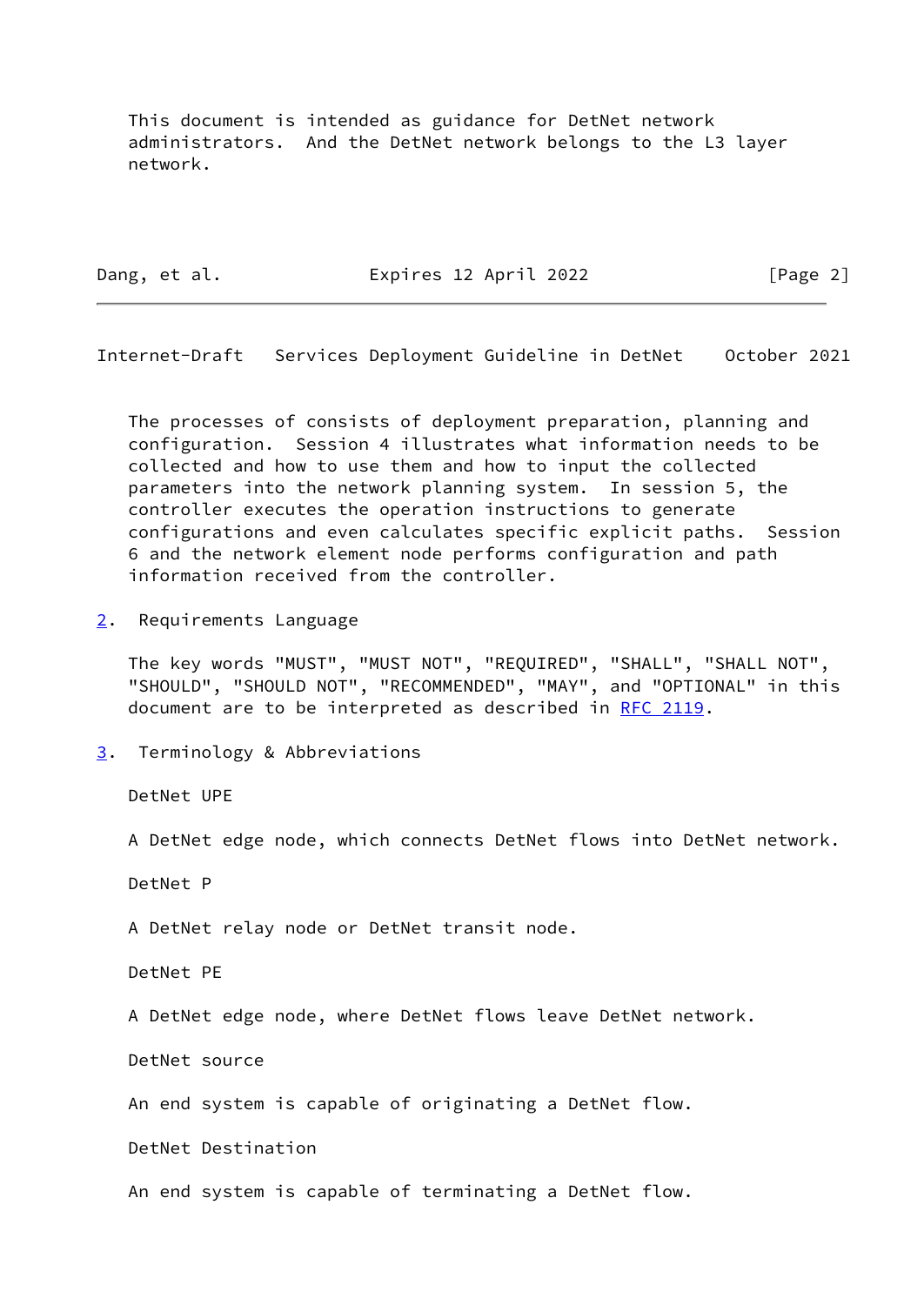### <span id="page-3-0"></span>[4](#page-3-0). Preparation and Planning of DetNet networks

 Before deployment, a DetNet network administrator must first fully understand the concept of DetNet service defined in session 4.3 of [RFC 8655](https://datatracker.ietf.org/doc/pdf/rfc8655), DetNet flow defined in [RFC 9016](https://datatracker.ietf.org/doc/pdf/rfc9016), and explicit route defined in defined in session 3.2.3 of [RFC8655](https://datatracker.ietf.org/doc/pdf/rfc8655). The essence of DetNet service deployment is to map the DetNet service to the corresponding DetNet flow, and then use the relevant explicit path to transmit on the network.

Dang, et al. Expires 12 April 2022 [Page 3]

<span id="page-3-2"></span>Internet-Draft Services Deployment Guideline in DetNet October 2021

 Next, the DetNet network administrator must investigate and understand the status of the network. After that she/he should input the information collected onto the DetNet planning tool, which may be integrated in the controller or appears as an independent system. The DetNet planning tool should have a certain degree of automation capabilities.

 In this document, we do not introduce the connectivity deployment (such as IGP, BGP) of the basic network, and assume that the basic network connections are ready.

<span id="page-3-1"></span>[4.1](#page-3-1). Collecting and Planning information of DetNet system

 The DetNet network administrator must figure out the related DetNet system where DetNet service to be deployed. The DetNet system should include DetNet Edge and Transit Nodes, which node the DetNet flow will passes through via explicit paths. The DetNet network administrator must know the specific location of the relevant network nodes of DetNet system, which should be single-domain or cross domain. If the DetNet network is cross-domain, some Transit Nodes may also perform the functions of ASBR.

<span id="page-3-3"></span>[4.2](#page-3-3). Collecting and Planning parameters of DetNet service and DetNet flow

 The DetNet network administrator should collect the parameters of DetNet service and DetNet flow.

According to session 6 of [RFC 9016](https://datatracker.ietf.org/doc/pdf/rfc9016), the management ID, delivery type,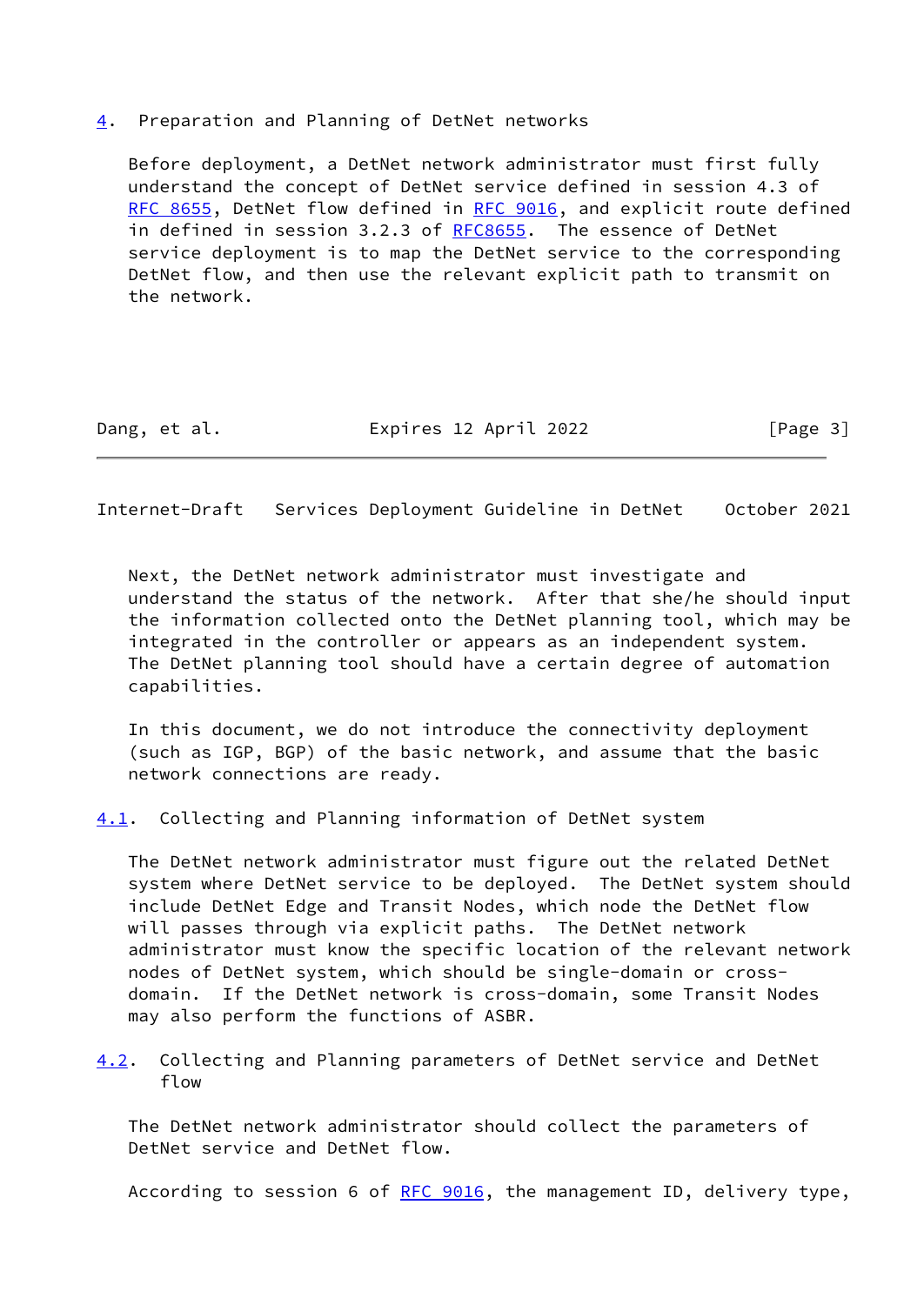delivery profile, connectivity type and BiDir requirement and rank of the Detnet services should be collected.

According to session 5 of [RFC9016](https://datatracker.ietf.org/doc/pdf/rfc9016), the management ID, payload type, format, identification and specification, endpoints, rank, requirement and BiDir Requirement of the Detnet flows should be collected. The flow identification for MPLS and IP Data Planes are described in [\[RFC8939](https://datatracker.ietf.org/doc/pdf/rfc8939)], [\[RFC8964](https://datatracker.ietf.org/doc/pdf/rfc8964)], and Ethernet information (such as MAC address, VLAN) respectively.

 The DetNet network administrator must plan how to map the DetNet services into a DetNet flow. If a DetNet service wants to join DetNet flow, the premise is that the encapsulation types of both of them must be the same and DetNet Edges to be used are same. About the encapsulation types, that is, the Delivery Type of the DetNet Service must be equal to the Payload Type of the DetNet Flow. Then it is necessary to determine whether the Requirements of the DetNet Flow can meet the requirements of the Delivery Profile of the DetNet Service. First, it is seen if MaxLatency, MaxLatencyVariation,

Dang, et al. **Expires 12 April 2022** [Page 4]

<span id="page-4-1"></span>Internet-Draft Services Deployment Guideline in DetNet October 2021

 MaxLoss, MaxConsecutiveLossTolerance, MaxMisordering are satisfied. If they are satisfied, it is judged whether MinBandwidth can be satisfied. The above work should be done using automation functions. It is finally determined that the DetNet services will join a DetNet flow, then a Management ID of the DetNet Flow is assigend to this DetNet services. To explain further, Management ID of the DetNet Flow, which is a unique identifier for identifying each DetNet flow, can be used to define the N:1 mapping of DetNet flows to a DetNet service.

 If a DetNet flow deployed needs to be canceled, the network administrator will execute the corresponding undo operation through the controller, and the network will release the corresponding resources.

<span id="page-4-0"></span>[4.2.1](#page-4-0). Explicit Path and Service Protection

 In the follow-up work, the DetNet network administrator creates explicit route defined in section [3.2.3 of \[RFC8655\]](https://datatracker.ietf.org/doc/pdf/rfc8655#section-3.2.3) according to the information which node the DetNet flow is accessed from and which node the DetNet flow leaves from.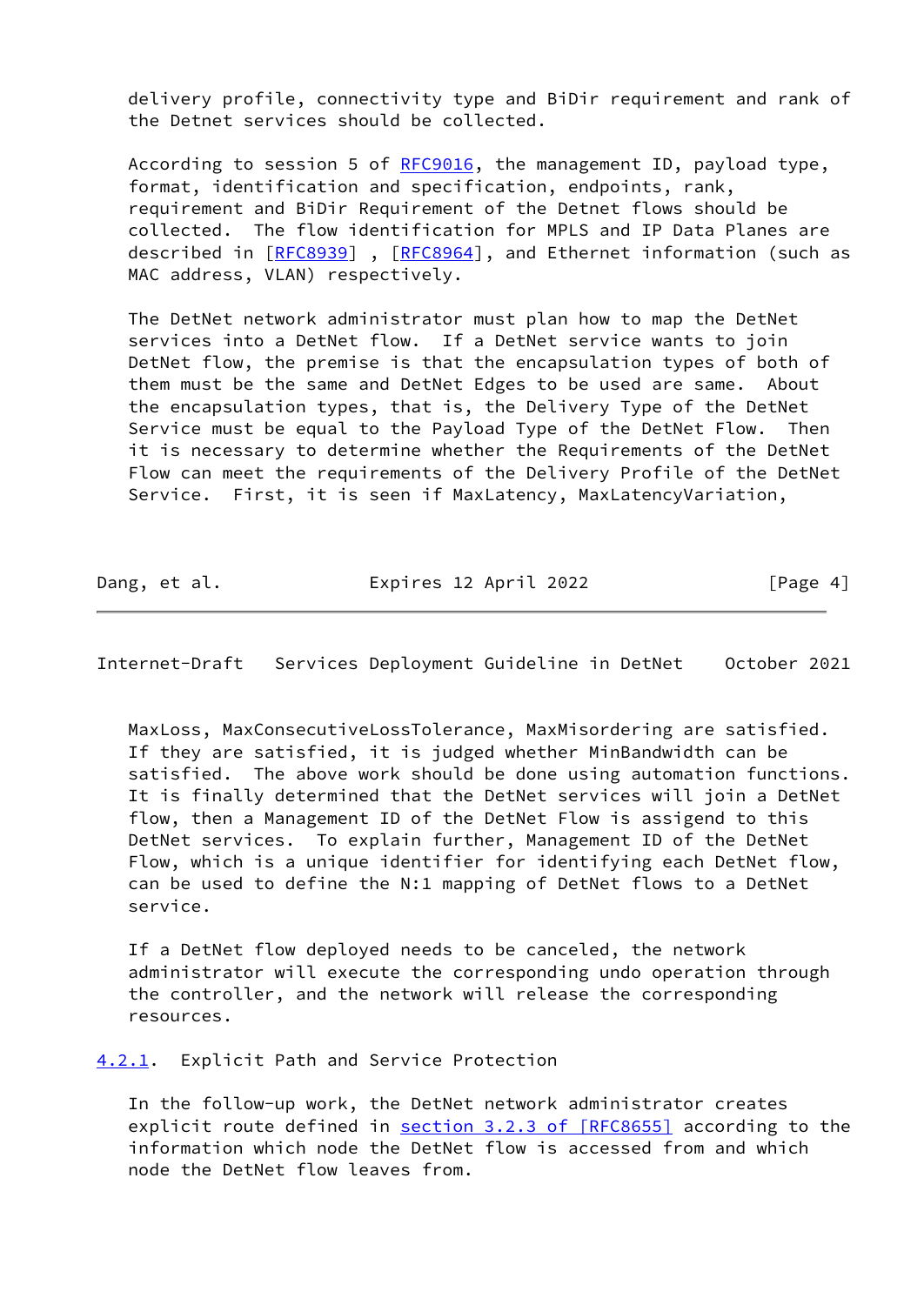The endpoints, where the Detnet service will access to and explicit paths will be running between, must be within the scope of the DetNet system. Based on the endpoints of the DetNet flow, the related DetNet Ingress PE and Egress PE are determined. The DetNet Ingress PE and Egress PE can run more than one explicit path to implement service protection and reordering on DetNet Edge nodes.

 The DetNet network administrator can consider how to do with service protection to meet MaxLoss, MaxConsecutiveLossTolerance and MaxMisordering of a deterministic flow. The premise of service protection is that there are multiple available explicit paths for a DetNet flow. These types of packet loss can be greatly reduced by spreading the data over multiple disjointed forwarding paths. The PREOF embeded in the PE node ensures that packets are not out of order.

<span id="page-5-0"></span>[4.2.2](#page-5-0). Encapsulation Type of Networking Technology

 The DetNet network administrator must pay attention to the encapsulation type of the explicit route, which is added to the DetNet flows when DetNet flow enters the UPE node. The DetNet network administrator may freely choose encapsulation type of the networking technology according to his/her preferences. The way of IP over SR or [[IP-Over-MPLS\]](#page-11-1) or IP over SR is recommended.

| Dang, et al. | Expires 12 April 2022 | [Page 5] |
|--------------|-----------------------|----------|
|              |                       |          |

<span id="page-5-2"></span>Internet-Draft Services Deployment Guideline in DetNet October 2021

### <span id="page-5-1"></span>[4.2.3](#page-5-1). Type of Queuing Mechanism

 Based on the traffic specification and rank of the DetNet flow, the buffer settings of the queue, including Guaranteed-Service IntServ, Cyclic Queuing and Forwarding and so on, need to refer to Internal, MaxPacketsPerInterval, MaxPayloadSize, MinPacketsPerInterval and DnFlowRank within them.

 The DetNet network administrator obtains or sets the queuing type used by the network. For examplem, if the cyclic queuing mechanism is used in the network, the parameters of the queuing. This mechanism must allow multiple deterministic flows to share a periodic buffer.

\* CyclicBufferSize: the length of the cyclic buffer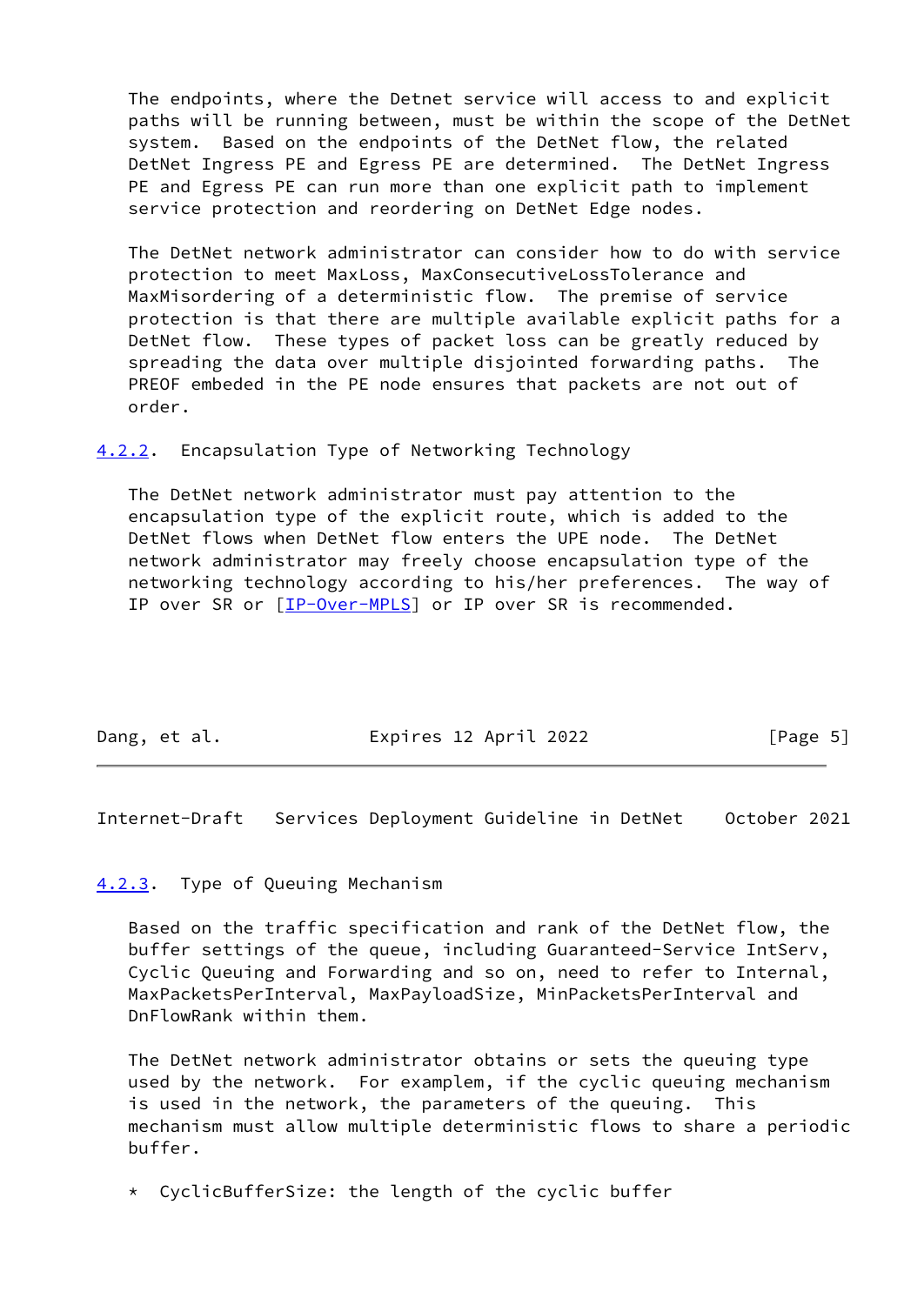- \* CyclicInterval: duration of periodic scheduling
- \* BufferNumber: the number of the cyclic buffer
- \* MinBurstSize: the minimum burst size that can be tolerated by cyclic queue mechanism, which is specified in octets per second and excludes additional DetNet header (if any).Bandwidth used above the Committed Information rate is called Burst traffic. It is used when the bandwidth available is more than CIR. MinBurstSize is the minimum burst size that has to be guaranteed for the DetNet traffic. The queuing mechanism needs to pay attention to how to shape burst size traffic into buffers.
- <span id="page-6-0"></span>[4.3](#page-6-0). DetNet Resource Evaluation

 The DetNet network administrator can enable network resource evaluation and reservation of the controller. The requirements of DetNet flow in section [5.9 of \[RFC9016\]](https://datatracker.ietf.org/doc/pdf/rfc9016#section-5.9) include MinBandwidth, MaxLatency, MaxLoss, MaxConsecutiveLossTolerance and MaxMisordering. If the deterministic flow has requirement for Jitter, a new parameter named jitter needs to be added.

 In fact, the network may support a distributed protocol similar to RSVP defined in [\[draft-trossen-detnet-rsvp-tsn](https://datatracker.ietf.org/doc/pdf/draft-trossen-detnet-rsvp-tsn)], so this function can rely on the distributed protocol.

 Based on Requirements of DetNet flow, the resource reservation algorithm must completely satisfy them. Regarding MaxLatency, there are different precision degree of mechanisms, one is to seek a maximum degree of approximation, the other is to ensure accuracy. The CFQ mechanism is recommended when resource reservation works well.

Dang, et al. Expires 12 April 2022 [Page 6]

<span id="page-6-1"></span>Internet-Draft Services Deployment Guideline in DetNet October 2021

 The DetNet SLA requirements to the DetNet flow generally have deterministic bandwidth, bounded latency and bounded jitter. But in fact these three parameters are interrelated. For example, the insufficient bandwidth reservation might introduce the additional delay or the additional jitter. Therefore, the bandwidth reservation should consider the latency and jitter requirements.

There are three methods here to do with, one is to get it through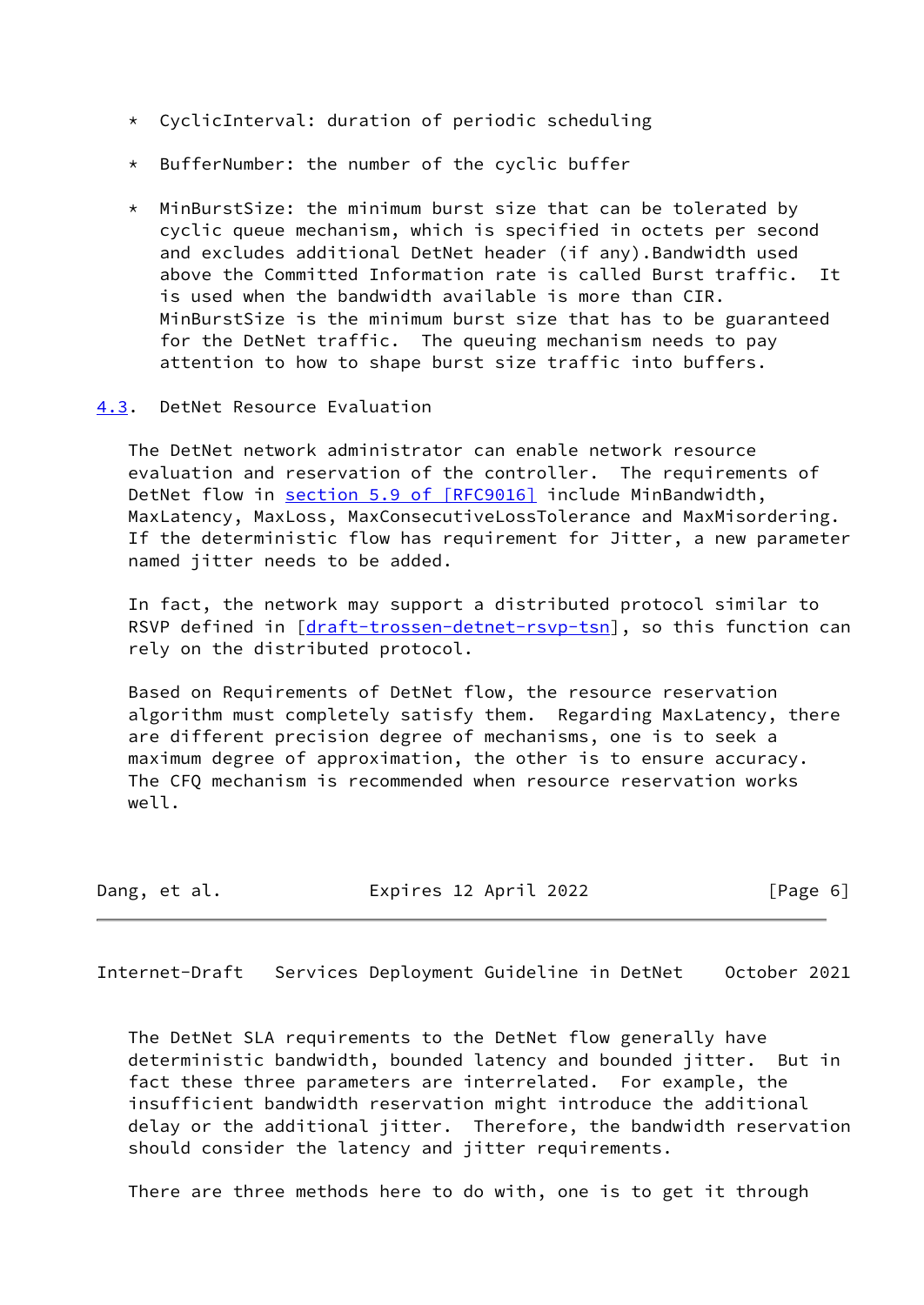centralized calculation provided by controller or other centralized systems, the other is to get it through negotiation between DetNet Nodes along the explicit routes, and the third is to rely on the human brain. When the scale of the network becomes larger or the types of services become more, the third method is difficult to handle. Therefore, the first and the second methods are recommended. These centralized and distributed solutions can cooperate with each other, for example, if the centralized system is offline, the distributed system functions will be enabled. Or in order to support rapid network decision-making, the priority is given to using distributed systems for deployment, and the centralized systems are responsible for global optimization.

 The algorithm on the network resource reservation is not discussed now in this document.

<span id="page-7-0"></span>[4.3.1](#page-7-0). DetNet Bandwidth Evaluation and Reservation

 The DetNet network administrator must know the bandwidth resource evaluation and reservation can be divided into service access interface part on the DetNet UPE node and explicit route part.

- \* Service access interface part on the DetNet UPE node: The bandwidth of service access interface part on the DetNet UPE is reserved according to the MinBandwidth of the DetNet flow.
- $*$  Explicit route part: This mechanism ensures that the available bandwidth along the explicit path can meet MinBandwidth of DetNet flow.

 The P node should take into account that there are multiple explicit routes passing in the same direction. For example, if one interface of P node accesses 3 explicit paths, the reserved bandwidth of the interface is the total required bandwidth of the 3 explicit paths.

 It is emphasized that the remaining bandwidth of the interface on the DetNet nodes can also be used for non-DetNet flows.

Dang, et al. **Expires 12 April 2022** [Page 7]

<span id="page-7-2"></span>Internet-Draft Services Deployment Guideline in DetNet October 2021

<span id="page-7-1"></span>[4.3.2](#page-7-1). DetNet Latency Evaluation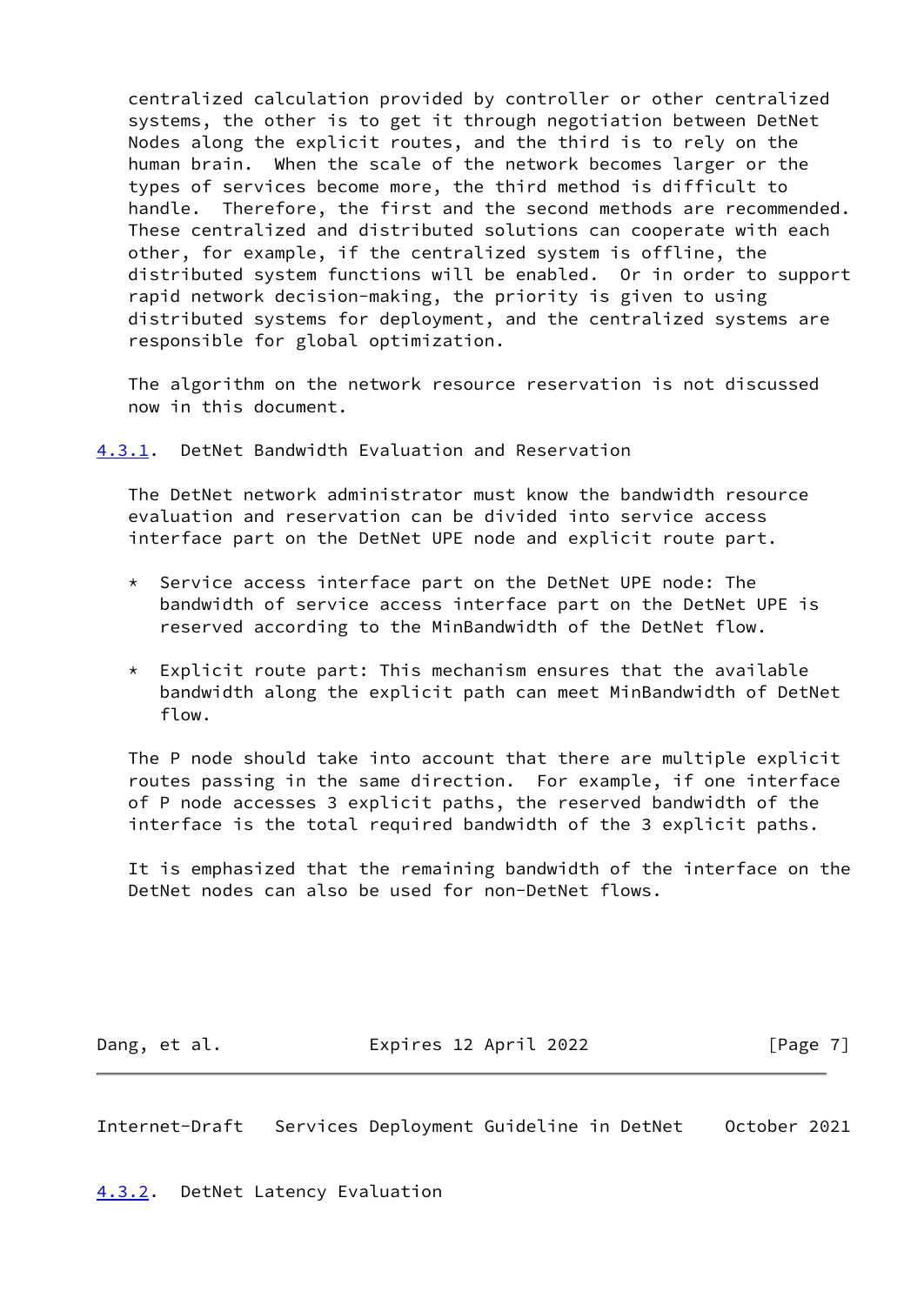The DetNet network administrator can let the controller collect the network-wide delay information for calculation and evaluation, and obtain the queuing type.

 Given that DetNet nodes have a finite amount of buffer space, the resource allocation necessarily results in a maximum end-to-end latency. The overall latency of the explicit route can be calculated based on the queue scheduling mechanism on the data plane of the DetNet nodes. The queue scheduling mechanisms have various types, such as DiffServ,Qch[IEEE802.1QCH] and so on. [\[DetNet-Bounded-Latency](#page-11-2)] provides end-to-end delay bound and backlog bound computations for such mechanisms that can be used by the control plane to provide DetNet QoS. If the CQF is used, CyclicBufferSize, CyclicInterval and BufferNumber of queuing mechanism can be included in the calculation factors that affect the E2E delay.

 The controller evaluates the path delay based on the resources of the entire network, and judges whether it meets the MaxLatency of the deterministic flow.

## <span id="page-8-0"></span>[4.3.3](#page-8-0). DetNet Jitter Evaluation

 The DetNet network administrator can figure out that there are two aspects to reduce network jitter. The first is through resource reservation in  $section 4.4.1$  to 4.4.2, and the second is through effective queuing control methods. The former is not easy to evaluate jitter, but the latter is very convenient. The DetNet network administrator also can know the queuing type, because not all queuing mechanisms have a jitter control mechanism. The CQF is recommend to effectively solve the uncertainty of jitter. Under this mechanism, the end to end jitter can be controlled within 2  $\star$ CyclicInterval.

## <span id="page-8-1"></span>[5](#page-8-1). Controller Processing and Operation

 The DetNet network administrator should let the planning tool connect to DetNet controller defined in [draft-ietf-detnet-controller-plane](https://datatracker.ietf.org/doc/pdf/draft-ietf-detnet-controller-plane-framework) [framework](https://datatracker.ietf.org/doc/pdf/draft-ietf-detnet-controller-plane-framework), or the planning tool should automatically to notisfy the DetNet controller after the work finised in the planning tool. As [draft-ietf-detnet-controller-plane-framework](https://datatracker.ietf.org/doc/pdf/draft-ietf-detnet-controller-plane-framework) describes, the DetNet control plane is responsible for the instantiation and maintenance of DetNet services and DetNet flows and explicit path, for the functions of resource reservation, path caculation and service protection.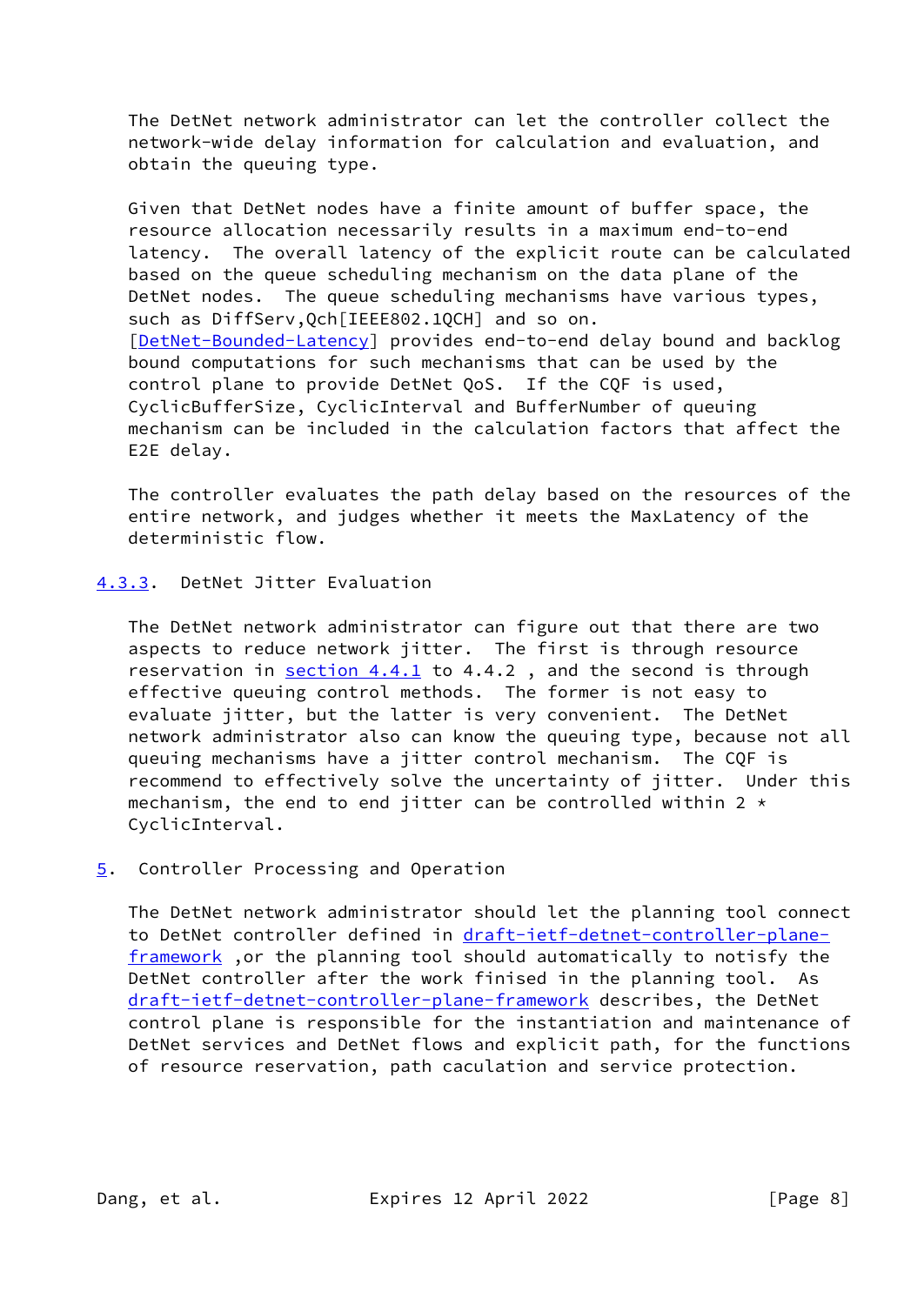<span id="page-9-1"></span>Internet-Draft Services Deployment Guideline in DetNet October 2021

 Finally, the DetNet controller should generate configuration and path information and download them on demand to the related DetNet network nodes.

 After the information is input by the DetNet network administrator, the controller will convert the information into the network configuration and send it to the DetNet network element node, using a protocol such as NETCONF [\[RFC6241](https://datatracker.ietf.org/doc/pdf/rfc6241)]/YANG[RFC6020]. Deterministic Networking (DetNet) YANG Model defined in [[DetNet-YANG](#page-11-3)] contains the specification for the Deterministic Networking YANG Model for configuration and operational data for DetNet Flows.

<span id="page-9-0"></span>[6](#page-9-0). Performed Functions on DetNet Network Node

 The DetNet network administrator should check the operation of the DetNet network nodes.

 The dynamic signaling protocols most commonly used for label distribution are LDP [\[RFC5036](https://datatracker.ietf.org/doc/pdf/rfc5036)], RSVP-TE, and BGP [\[RFC8277](https://datatracker.ietf.org/doc/pdf/rfc8277)] (which enables BGP/ MPLS-based Layer 3 VPNs [\[RFC4384](https://datatracker.ietf.org/doc/pdf/rfc4384)] and Layer 2 VPNs [\[RFC7432](https://datatracker.ietf.org/doc/pdf/rfc7432)]).

 After DetNet network node receives the information from the controller, the function will be executed.

Basic Network Configuration among DetNet Network nodes:

- \* MPLS TE or Segment Routing configuration RSVP configuration for resource reservation(optional)
- \* Configuration Enabling DetNet capability Configuration of Queuing mechanism

Ingress Node DetNet services Configuration:

- \* DetNet flow Configuration Explicit path configuration
- \* Configuration of Mapping DetNet flow to explicit path Configuration of Service Protection
- \* Configuration of Queuing mechanism EgressConfiguration of Queuing mechanism Configuration of Service Protection

Egress Node DetNet services Configuration:

\* DetNet flow Configuration Explicit path configuration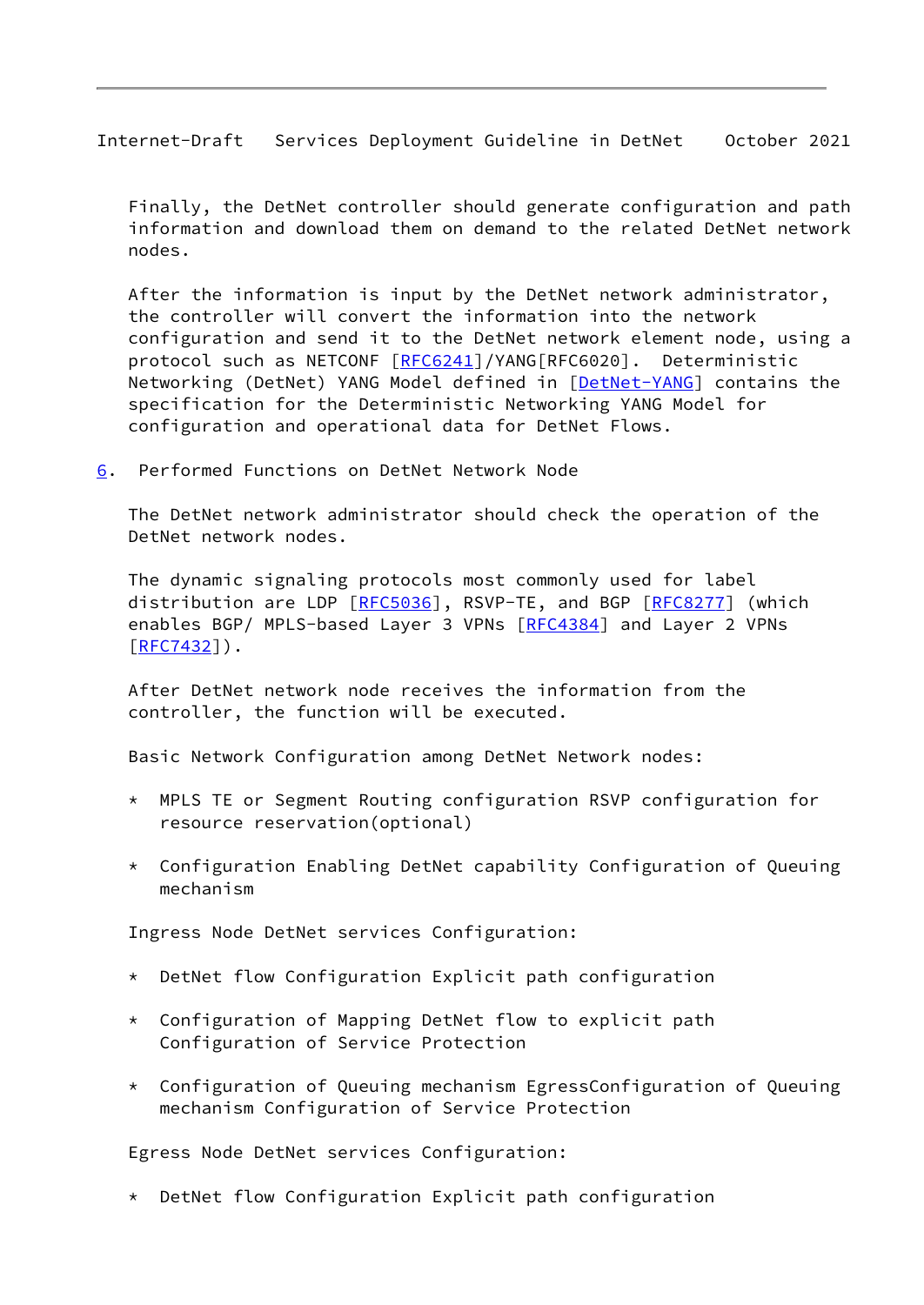<span id="page-10-1"></span>Internet-Draft Services Deployment Guideline in DetNet October 2021

- \* Configuration of Mapping DetNet flow to explicit path Configuration of Service Protection
- \* Configuration of Queuing mechanism EgressConfiguration of Queuing mechanism Configuration of Service Protection

 After DetNet network equipment receives the configuration, it starts to execute. As Figure 2 is shown, the functions of each DetNet network element is clearly visible.



Figure-2: DetNet Network Functions

<span id="page-10-0"></span>[7](#page-10-0). Security Considerations

The DetNet network administrator should work accroding to [RFC 9055](https://datatracker.ietf.org/doc/pdf/rfc9055) which addresses security considerations specific to the IP and MPLS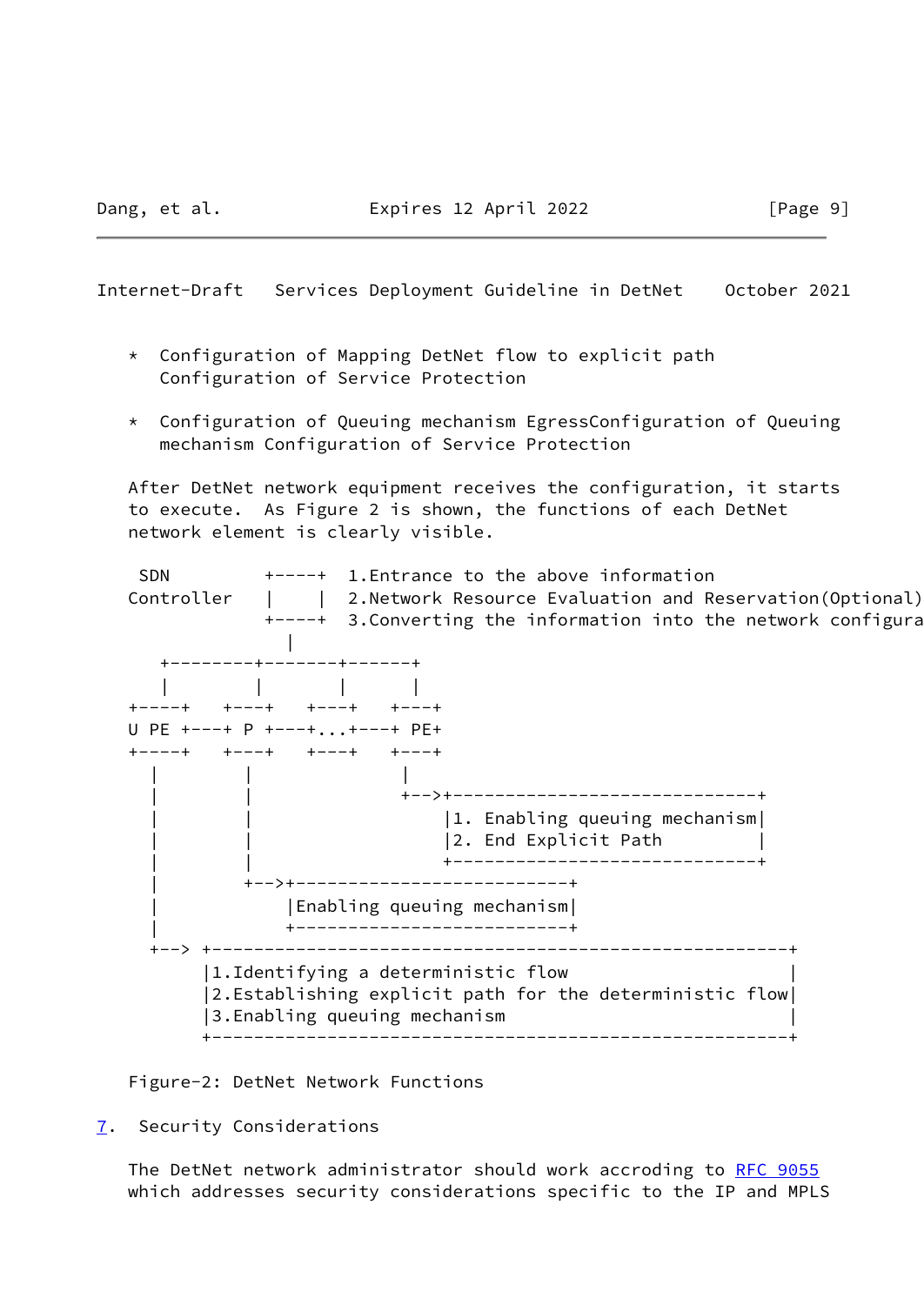data plane technologies, thereby complementing the Security Considerations sections of those documents.

<span id="page-11-0"></span>[8](#page-11-0). Normative References

<span id="page-11-2"></span> [DetNet-Bounded-Latency] "DetNet Bounded Latency", [<https://www.rfc](https://www.rfc-editor.org/info/draft-ietf-detnet-bounded-latency) [editor.org/info/draft-ietf-detnet-bounded-latency>](https://www.rfc-editor.org/info/draft-ietf-detnet-bounded-latency).

| Dang, et al. | Expires 12 April 2022 | [Page 10] |
|--------------|-----------------------|-----------|
|              |                       |           |

Internet-Draft Services Deployment Guideline in DetNet October 2021

## <span id="page-11-3"></span>[DetNet-YANG]

 "Deterministic Networking (DetNet) YANG Model", <[https://www.rfc-editor.org/info/draft-ietf-detnet-yang-](https://www.rfc-editor.org/info/draft-ietf-detnet-yang-12) [12>](https://www.rfc-editor.org/info/draft-ietf-detnet-yang-12).

[\[draft-trossen-detnet-rsvp-tsn](https://datatracker.ietf.org/doc/pdf/draft-trossen-detnet-rsvp-tsn)]

"RSVP for TSN Networks", [<https://www.rfc-editor.org/info/](https://www.rfc-editor.org/info/draft-trossen-detnet-rsvp-tsn) [draft-trossen-detnet-rsvp-tsn>](https://www.rfc-editor.org/info/draft-trossen-detnet-rsvp-tsn).

[IEEE802.1QCH]

 "IEEE Standard for Local and metropolitan area networks-- Bridges and Bridged Networks--Amendment 29: Cyclic Queuing and Forwarding", <[https://ieeexplore.ieee.org/document/7961303>](https://ieeexplore.ieee.org/document/7961303).

<span id="page-11-1"></span>[IP-Over-MPLS]

"DetNet Data Plane: IP over MPLS", <[https://www.rfc](https://www.rfc-editor.org/info/draft-ietf-detnet-ip-over-mpls) [editor.org/info/draft-ietf-detnet-ip-over-mpls](https://www.rfc-editor.org/info/draft-ietf-detnet-ip-over-mpls)>.

- [RFC2119] Bradner, S., "Key words for use in RFCs to Indicate Requirement Levels", [BCP 14](https://datatracker.ietf.org/doc/pdf/bcp14), [RFC 2119](https://datatracker.ietf.org/doc/pdf/rfc2119), DOI 10.17487/RFC2119, March 1997, <[https://www.rfc-editor.org/info/rfc2119>](https://www.rfc-editor.org/info/rfc2119).
- [RFC3209] "RSVP-TE: Extensions to RSVP for LSP Tunnels", <[https://www.rfc-editor.org/info/rfc3209>](https://www.rfc-editor.org/info/rfc3209).
- [RFC6020] "YANG A Data Modeling Language for the Network Configuration Protocol (NETCONF)", <[https://www.rfc-editor.org/info/RFC6020>](https://www.rfc-editor.org/info/RFC6020).

[RFC6241] "Network Configuration Protocol (NETCONF)",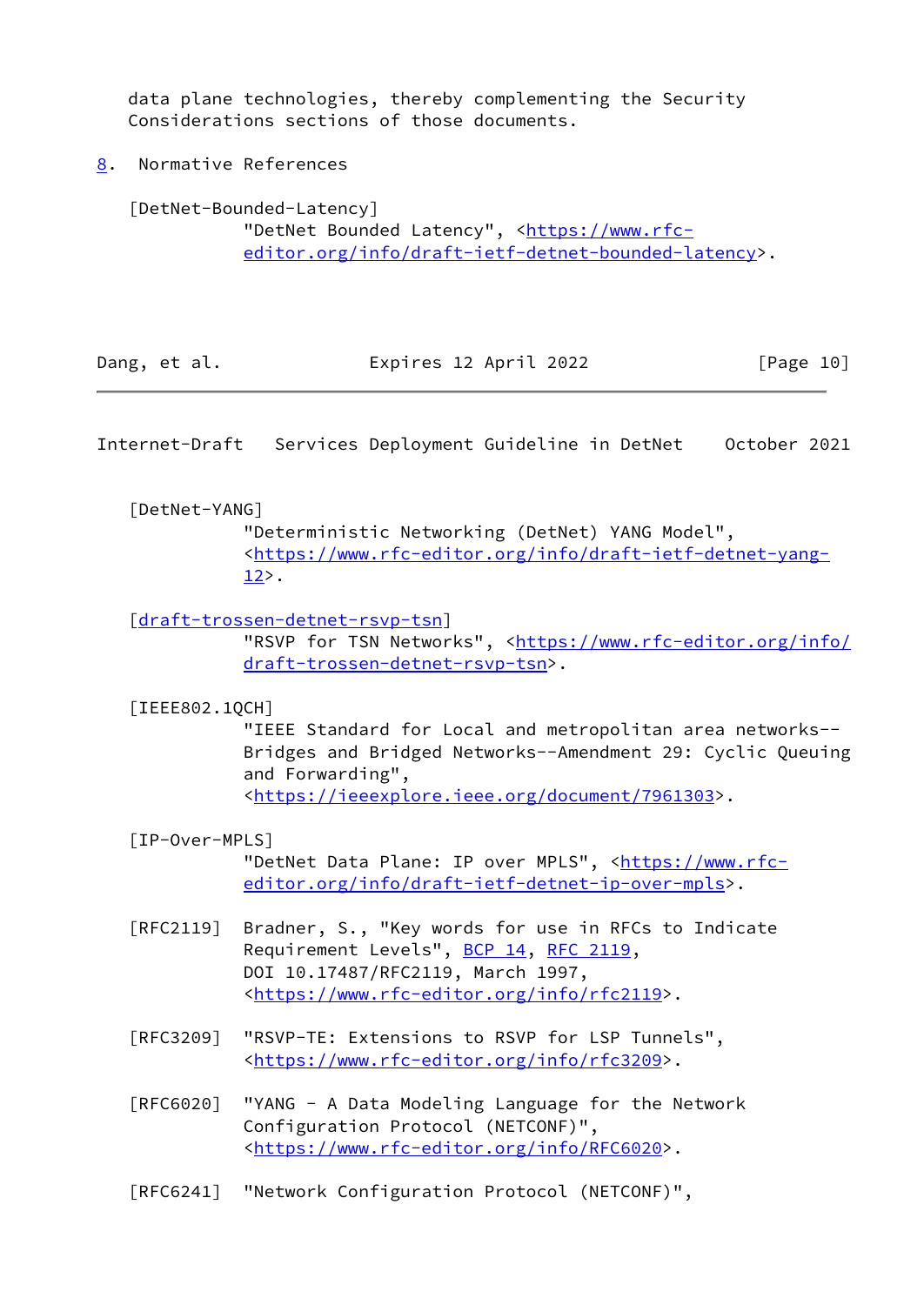<[https://www.rfc-editor.org/info/RFC6241>](https://www.rfc-editor.org/info/RFC6241).

| [RFC8402] "Segment Routing Architecture",                   |
|-------------------------------------------------------------|
| <https: info="" rfc8402="" www.rfc-editor.org="">.</https:> |

- [RFC8578] "Deterministic Networking Use Cases", <[https://www.rfc-editor.org/info/rfc8578>](https://www.rfc-editor.org/info/rfc8578).
- [RFC8655] "Deterministic Networking Architecture", <[https://www.rfc-editor.org/info/rfc8655>](https://www.rfc-editor.org/info/rfc8655).
- [RFC8934] "Deterministic Networking (DetNet) Data Plane: MPLS", <[https://www.rfc-editor.org/info/rfc8934>](https://www.rfc-editor.org/info/rfc8934).

 [RFC8939] "Deterministic Networking (DetNet) Data Plane: IP", <[https://www.rfc-editor.org/info/rfc8939>](https://www.rfc-editor.org/info/rfc8939).

| Dang, et al. | Expires 12 April 2022 | [Page 11] |
|--------------|-----------------------|-----------|
|              |                       |           |

<span id="page-12-0"></span>Internet-Draft Services Deployment Guideline in DetNet October 2021

- [RFC8964] "Deterministic Networking (DetNet) Data Plane: MPLS", <[https://www.rfc-editor.org/info/rfc8964>](https://www.rfc-editor.org/info/rfc8964).
- [RFC9016] "Flow and Service Information Model for Deterministic Networking (DetNet)", <[https://www.rfc-editor.org/info/RFC9016>](https://www.rfc-editor.org/info/RFC9016).
- [RFC9023] "Deterministic Networking (DetNet) Data Plane: IP over IEEE 802.1 Time-Sensitive Networking (TSN)", <[https://www.rfc-editor.org/info/rfc9023>](https://www.rfc-editor.org/info/rfc9023).

Authors' Addresses

 Joanna Dang (editor) Huawei No.156 Beiqing Road Beijing P.R. China, 100095 China

Email: dangjuanna@huawei.com

 Zongpeng Du China Mobile